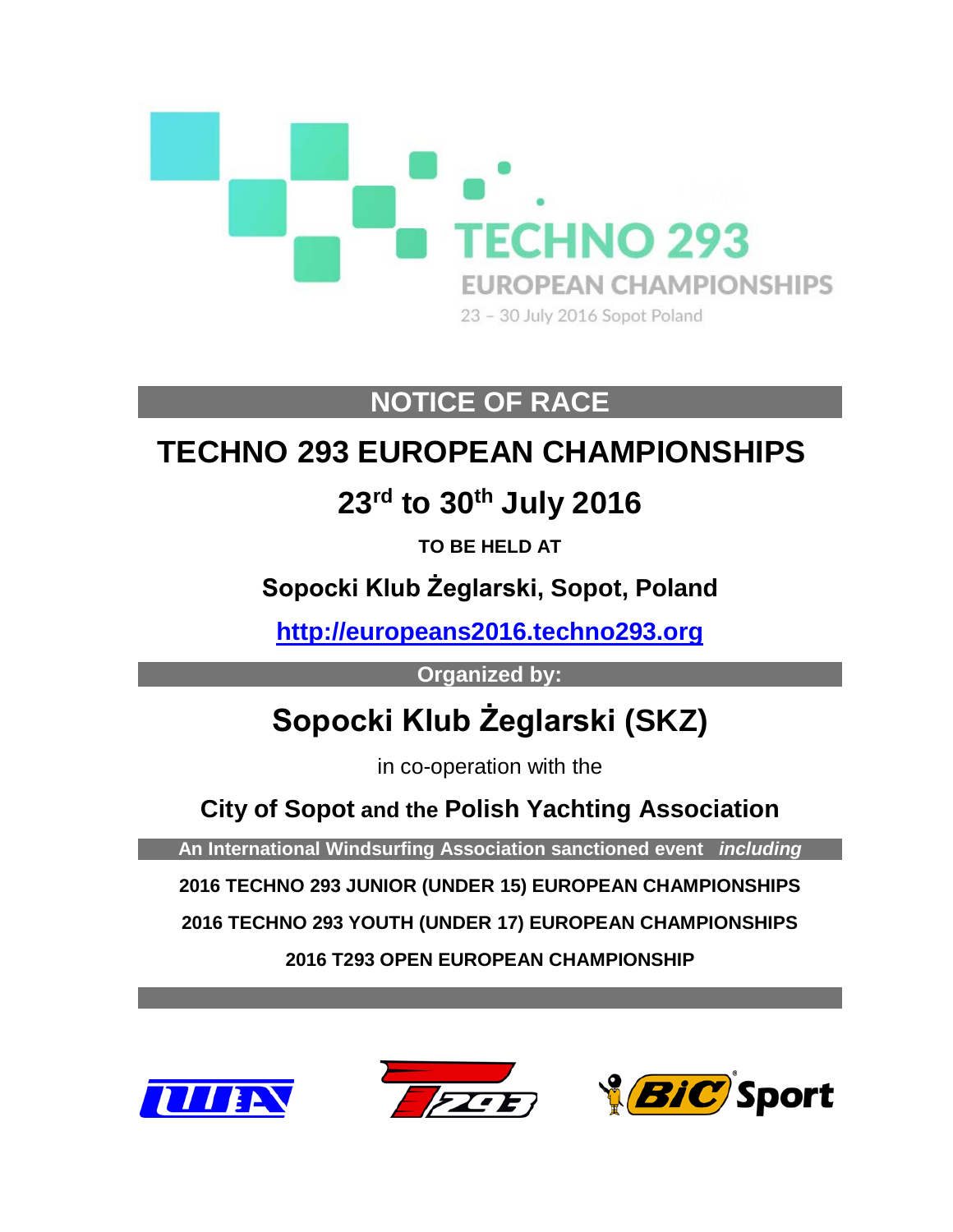# **1 RULES**

- 1.1 The event will be governed by the rules as defined in The Racing Rules of Sailing -Windsurfing Competition Rules (WCR).
- 1.2 The Techno 293 Class Rules and Championship Rules.
- 1.3 No national prescriptions will apply.
- 1.4 If there is a conflict between languages the English text will take precedence.
- 1.5 If there is a conflict between the Notice of Race and the Sailing Instructions the Sailing Instructions shall take precedence.
- **1.6 Every competitor will be required to carry a tracking device during every race of the championship.**

# **2 ADVERTISING**

Boards may be required to display advertising chosen and supplied by the organizing authority. ISAF Regulation 20 'Advertising Code' shall apply.

### **3 DIVISIONS**

- 3.1 The participating divisions shall be:
- 3.1.1 Techno 293 Junior Boy & Girl;
- 3.1.2 Techno 293 Youth Boy & Girl
- 3.1.3 Techno 293 Open Man & Woman

# 3.2 **Age Divisions**:

- 3.2.1 A Techno Junior shall be under 15 years of age (born in 2002, and not later than 2005)
- 3.2.2 A Techno Youth shall be under 17 years of age (born in or after 2000 and not later than 2003).
- 3.2.3 A Techno Open shall be born in 1999 or earlier.
- 3.3 A minimum of 5 competitors is required to constitute a division.

# **4 ELIGIBILITY AND ENTRY**

- 4.1 All entries shall meet the requirements of ISAF Regulation 19-Eligibility Code.
- 4.2 Competitors shall be members of a National Class Association which is a paid up member of the relevant international class association, or of the IWA. Membership formalities can be completed on site.
- 4.3 Eligible competitors may **[enter online](http://registration.internationalwindsurfing.com/en/events/register/id/42)** credit/debit card or bank transfer payment required.
- 4.3.1 An entry is not valid until paid.
- 4.4 The following shall be presented upon registration:
	- Evidence of valid third party insurance
	- Proof of age
	- **[Emergency Contact and Health Information Form](https://form.jotform.com/60504594366964)** *for those under age of 18*
- 4.5 Coaches and support personnel may **[register](http://registration.internationalwindsurfing.com/en/events/register/id/43) online** (credit/debit card or bank transfer payment required).

The following shall be presented upon registration:

- Boat Driving Licence (if applicable)
- Evidence of valid third party insurance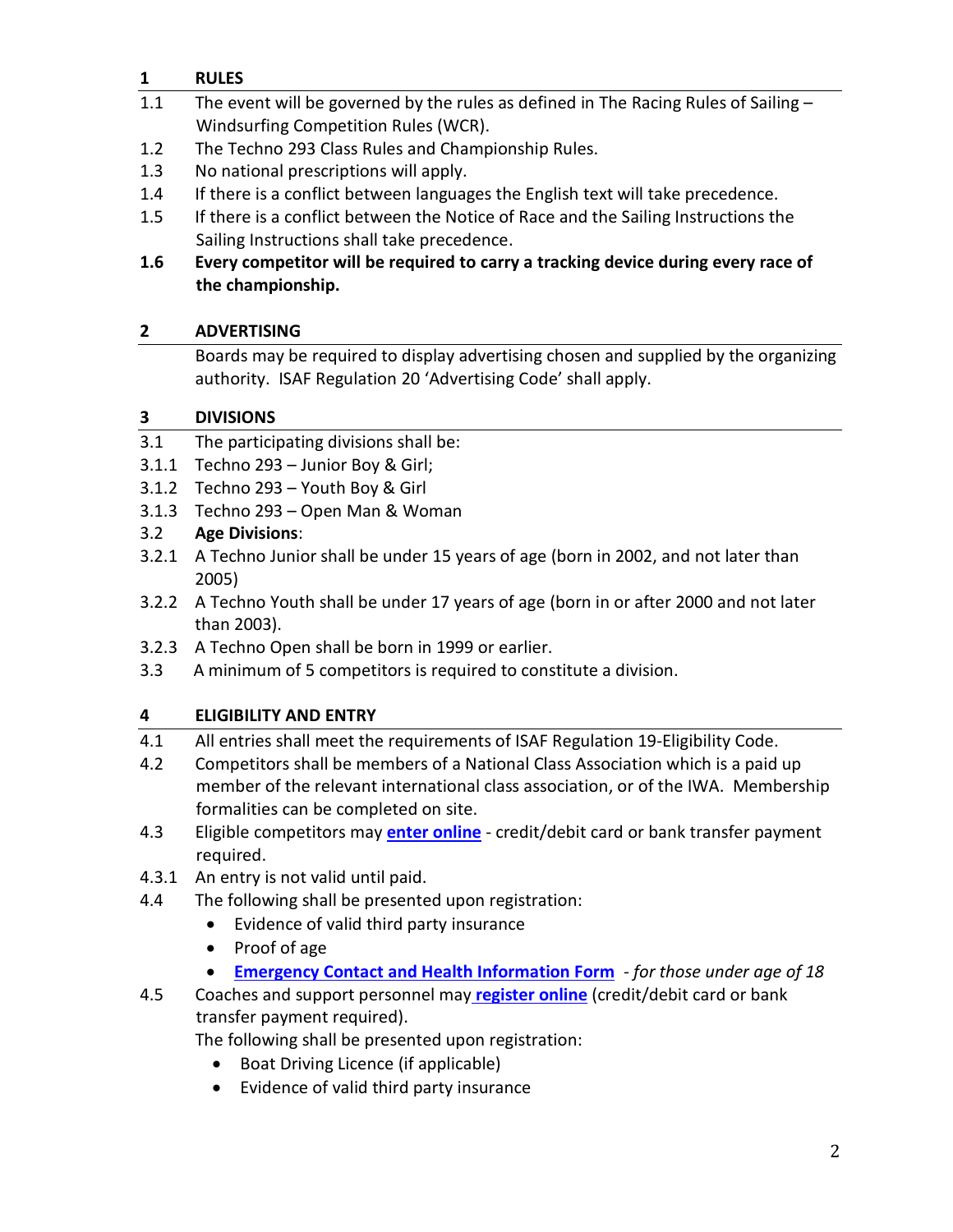#### **5 ENTRY FEES**

- 5.1 The required fees are: 180 euro.
- 5.2 Competitor entry fees paid by **24th June** shall receive a **30 euro discount**.
- 5.3 Late entries accepted at registration, shall incur late entry fee of 20 euro.
- 5.4 A fee of 50 euro is required for coaches and support personnel.
- 5.5 Entry fees paid at registration shall be paid in cash Euros.

#### **6 RACE FORMAT**

- 6.1 The Championship shall be a *racing,* "open entry" event.
- 6.2 Men and women, boys and girls may race together depending upon entry numbers.
- 6.3 The Techno 293 Class shall race a maximum 3 races per day, and a maximum of 12 races in the championship.
- 6.4 Three races are required to validate the championship for each class.

#### **7 SCHEDULE**

7.1

| Friday 22 July    |                 | Arrival                       |
|-------------------|-----------------|-------------------------------|
| Saturday 23 July  | $11:00 - 18:00$ | Registration                  |
|                   | 19:30           | <b>Opening Ceremony</b>       |
| Sunday 24 July    | $09:00 - 12:00$ | Registration                  |
|                   | 14:00           | <b>Practice Race</b>          |
|                   | 17:00           | Coaches meeting               |
| Monday 25 July to | 10:00           | First possible warning signal |
| Saturday 30 July  |                 |                               |
| Saturday 30 July  | 15:00           | Last warning signal           |
|                   | 19:00           | <b>Prize Giving Ceremony</b>  |
| Sunday 31 July    |                 | Departure                     |

7.2 The first possible warning signal for the practice race will be made at 14:00hrs.

#### **8 EQUIPMENT & EQUIPMENT INSPECTION**

- 8.1 An Equipment Inspection Form shall be completed and returned to the Event Equipment Inspectors by the close of registration.
- 8.2 Equipment inspections may be made at any time during the event.
- 8.3 Upon completion of registration and until the end of the event, at all times when ashore except when launching and retrieving, all equipment shall be kept in their assigned places at event site. Removal of any equipment from the event site requires prior written approval from the race committee. Access to equipment in the storage area during certain hours, including hours of darkness may be restricted.
- 8.4 Unless otherwise directed by the organizing authority, boards and equipment shall be launched and retrieved from the designated area at the event site.
- **8.5 Each racing day every competitor will be issued with a tracking device, which shall be returned to the distribution desk at the end of each day.**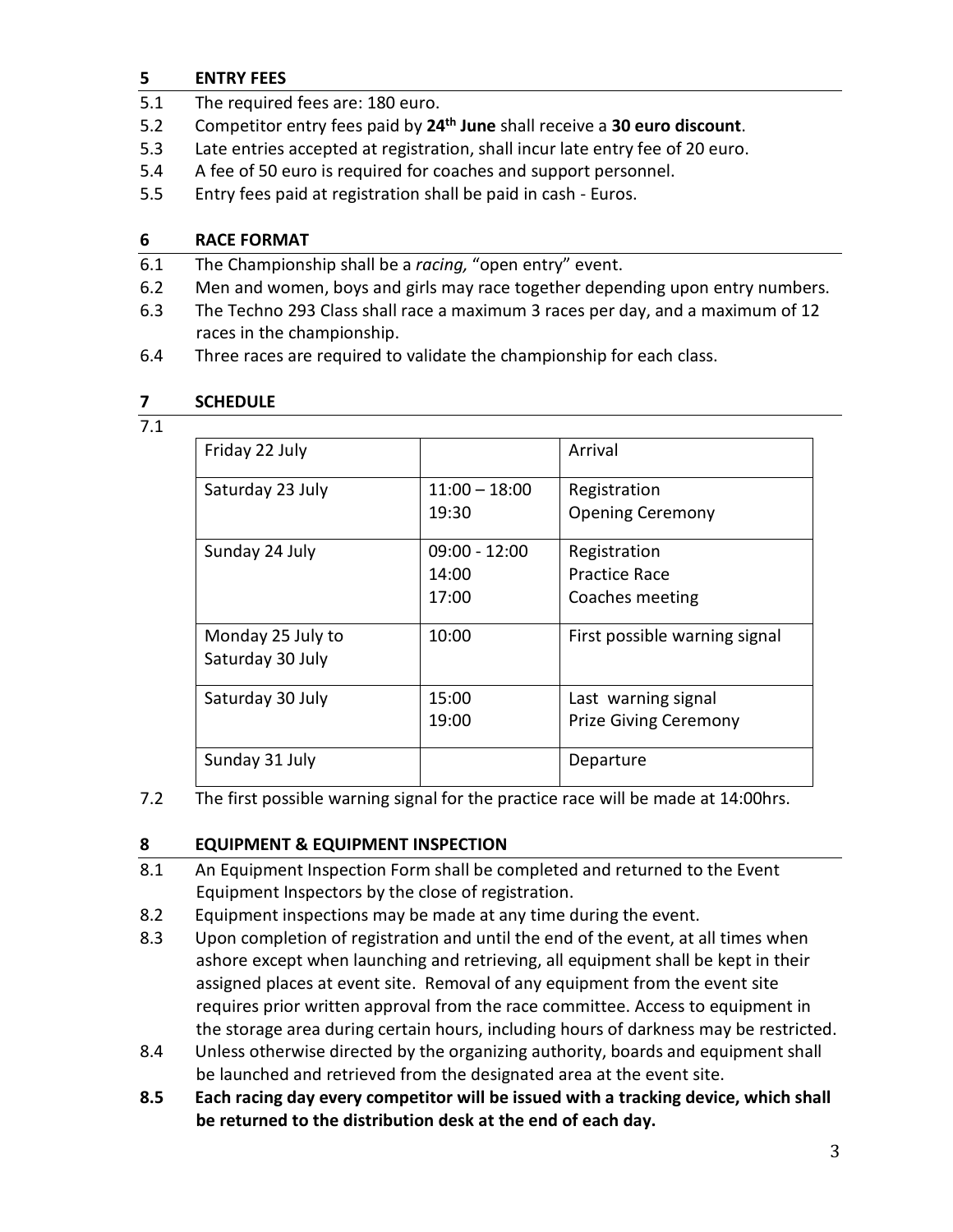#### **9 SAILING INSTRUCTIONS**

The sailing instructions (SI's) will be available upon registration. Any changes to the SI's shall be approved by the Class Representative at the event.

#### **10 COURSES**

Courses will be as described in the sailing instructions.

#### **11 INTERNATIONAL JURY**

An International Jury may be appointed in accordance with WCR Appendix N. There shall be no appeal from their decisions in accordance with WCR 70.5.

#### **12 SCORING**

Scoring will be according to the WCR Appendix A. Championship Rules apply when Group Racing within divisions.

#### **13 COACHES AND SUPPORT BOATS**

Support boats shall be registered at the race office. Support boat drivers shall have a valid boat licence and third party liability insurance.

Charter is available and may be applied for via the **[event website](http://europeans2016.techno293.org/for-the-sailor/coach-boat-charter)**.

#### **14 SAFETY**

- 14.1 Personal buoyancy is mandatory for every competitor and support boat crewmember.
- 14.2 Every competitor and support boat crew member shall wear a personal flotation device that shall conform to the minimum standard of ISO 12402-5 (level 50), or as specified in the SI's.

#### **15 PRIZES**

- 15.1 Prizes will be awarded to the first three competitors of each properly constituted class /division.
- 15.2 The first Techno Junior boy and girl shall be known as the **2016 Techno 293 Junior European Champion**.
- 15.3 The first Techno Youth boy and girl shall be known as the **2016 Techno 293 Youth European Champion**.
- 15.4 The first Techno Open man and woman shall be known as the **2016 Techno 293 Open European Champion**.
- 15.5 **Titles shall only be awarded to competitors from a European country**.

#### **16 OFFICIAL CEREMONIES**

Competitors are requested to attend the event's social functions; however, the organising authority may refuse entry to those whose standard of attire is not commensurate with the occasion. **Prize winners may forfeit prizes for non attendance at the prize giving ceremony.**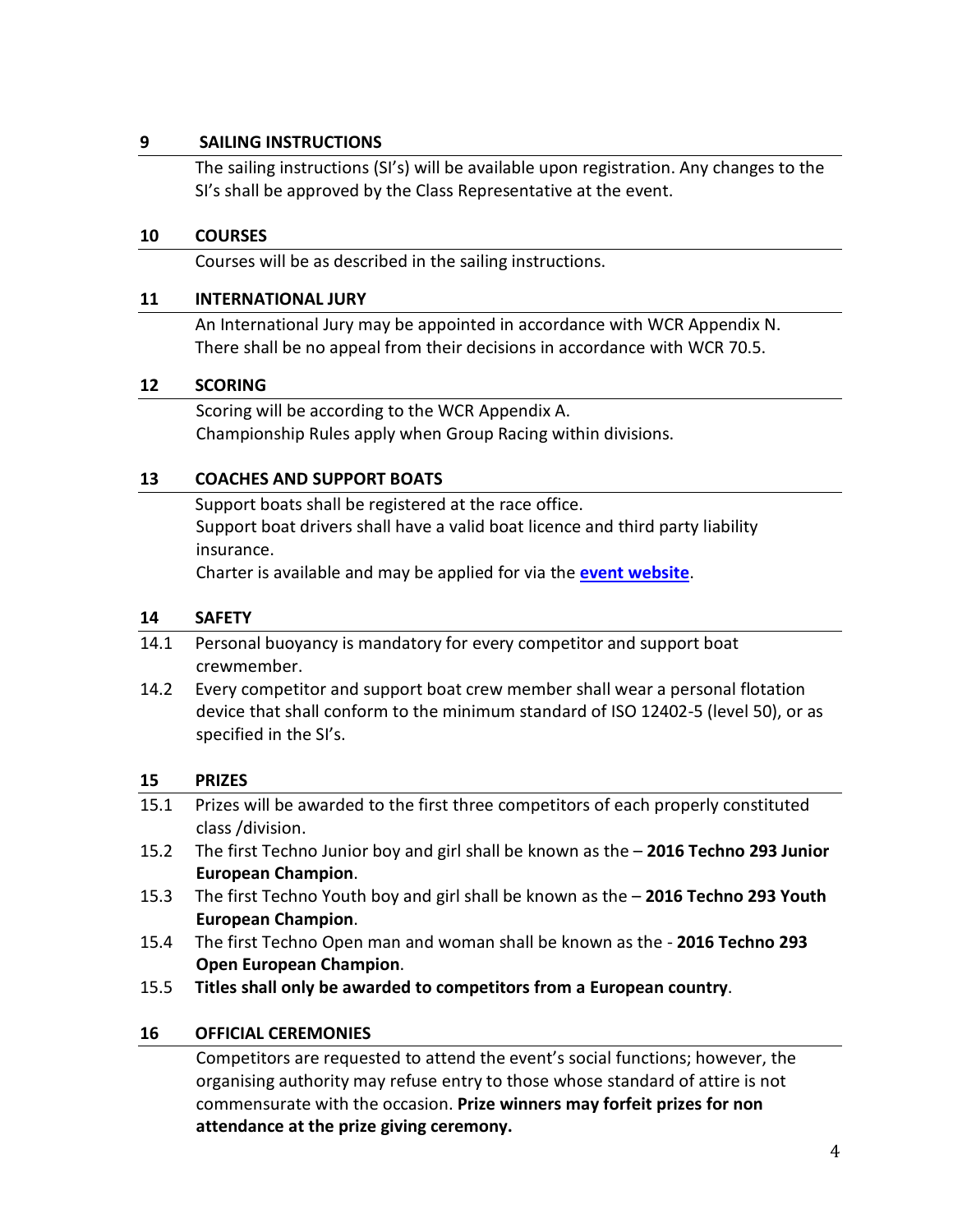#### **17 DISCLAIMER OF LIABILITY**

Competitors participate in the event entirely at their own risk, see WCR 4 - Decision to Race. The organising authority or any of their officials or representatives or the sponsors or their officials or representatives will not accept any liability for material damage or personal injury or death sustained in conjunction with or prior to, during or after the event.

#### **18 INSURANCE**

Each participating board shall be insured with valid third party liability insurance with a minimum cover of 1,000,000 euro per event or the equivalent.

#### **19 RIGHT TO USE NAME AND LIKENESS**

In registering for the event, competitors automatically grant to the Organising Authority the right in perpetuity to make, use and show from time to time at their discretion, any motion pictures, still pictures and live, taped or filmed television and other reproduction of them, taken during the period of the event, for the said Event as defined in the Notice of Race and Sailing Instructions in which he/she participates without compensation.

#### **20 FURTHER INFORMATION**

- 20.1 Registration will take place at the club
- 20.2 For further information please contact **by email: [info@skz.sopot.pl](mailto:info@skz.sopot.pl)**

#### **ADDITIONAL INFORMATION**

#### **A EARLY ARRIVALS**

Competitors arriving early are advised that support from the organizers can be arranged, in advance, from 01 June 2016. Please contact [Piotr Oleksiak](mailto:info@skz.sopot.pl) for help.

#### **B EQUIPMENT FOR CHARTER**

A limited amount of charter equipment is available, please contact: **[t293@internationalwindsurfing.com](mailto:t293@internationalwindsurfing.com)**

#### **C PREVAILING CONDITIONS**

Wind: 7 - 12 knots. Water temperature:  $15 - 18$ <sup>\*</sup>C Air temperature: 20 to 25<sup>\*</sup>C

#### **D TRANSFERS**

Transfers can be arranged from Gdańsk international airport to the club. It would assist the organizer if the competitors, requiring this service, could advise their flight details as early as possible prior to the first day of the event.